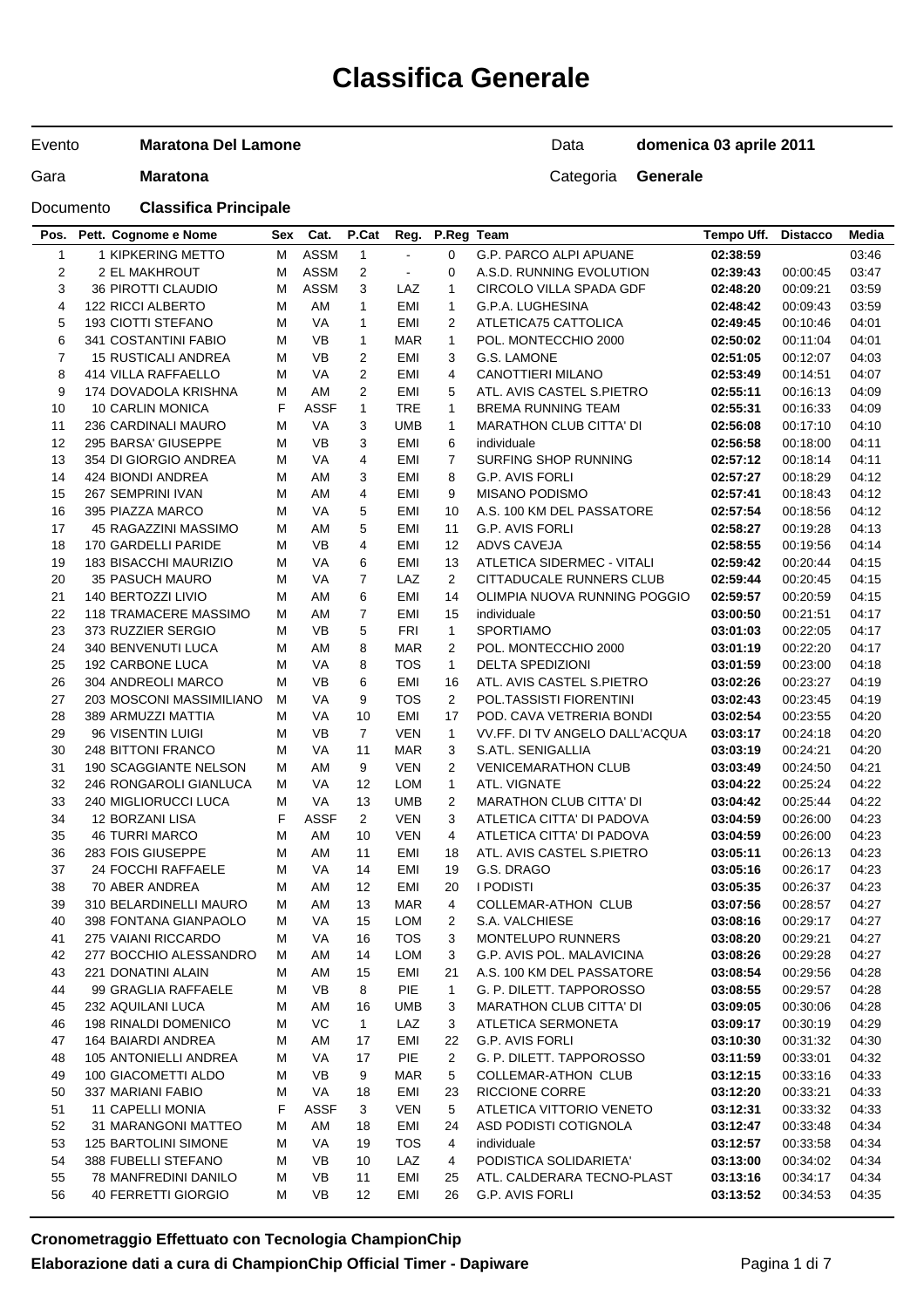Documento **Classifica Principale**

| Pos.     | Pett. Cognome e Nome                     | Sex    | Cat.            | P.Cat          | Reg.              | P.Reg Team     |                                                        | Tempo Uff.           | <b>Distacco</b>      | Media          |
|----------|------------------------------------------|--------|-----------------|----------------|-------------------|----------------|--------------------------------------------------------|----------------------|----------------------|----------------|
| 57       | 259 MENCAGLIA ALBERTO                    | M      | <b>VB</b>       | 13             | LIG               | $\mathbf{1}$   | G.S. COMUNALE S. OLCESE                                | 03:14:02             | 00:35:03             | 04:35          |
| 58       | 418 BETTOLI ALESSANDRO                   | м      | AM              | 19             | EMI               | 27             | ATLETICA 85 FAENZA                                     | 03:14:06             | 00:35:08             | 04:35          |
| 59       | 185 TESTA GIAN LUCA                      | М      | AM              | 20             | EMI               | 28             | POL. MADONNINA                                         | 03:14:11             | 00:35:13             | 04:36          |
| 60       | 230 CODIBUE ALFONSO                      | М      | VC              | $\overline{2}$ | <b>LOM</b>        | 4              | ATL. CASTEL ROZZONE                                    | 03:14:16             | 00:35:17             | 04:36          |
| 61       | 231 DI NUNZIO MATTIA                     | М      | AM              | 21             | <b>EMI</b>        | 29             | <b>G.P. AVIS FORLI</b>                                 | 03:14:23             | 00:35:24             | 04:36          |
| 62       | 362 CECCHELLI EUGENIO                    | м      | VA              | 20             | EMI               | 30             | POD. CAVA VETRERIA BONDI                               | 03:14:41             | 00:35:42             | 04:36          |
| 63       | 219 MELANDRI DAVIDE                      | М      | AM              | 22             | EMI               | 31             | A.S. 100 KM DEL PASSATORE                              | 03:16:06             | 00:37:07             | 04:38          |
| 64       | 52 POLI ALESSANDRO                       | М      | AM              | 23             | <b>TOS</b>        | 5              | LIBERO                                                 | 03:17:10             | 00:38:12             | 04:40          |
| 65       | 330 SEPPI ROBERTO                        | м      | VA              | 21             | <b>TRE</b>        | 2              | ATL. VALLI DI NON E SOLE                               | 03:17:20             | 00:38:22             | 04:40          |
| 66       | 120 GROSSI GIOVANNI                      | М      | <b>VB</b>       | 14             | EMI               | 32             | POL. MADONNINA                                         | 03:18:08             | 00:39:10             | 04:41          |
| 67       | 157 ADONELLI DARIO                       | М      | VA              | 22             | <b>EMI</b>        | 33             | POD, VOLTANA                                           | 03:18:21             | 00:39:23             | 04:42          |
| 68       | 220 VALENTE ALESSANDRO                   | м      | VA              | 23             | EMI               | 34             | A.S. 100 KM DEL PASSATORE                              | 03:18:26             | 00:39:27             | 04:42          |
| 69       | 347 PLACCI AURORA                        | F      | DA              | $\mathbf{1}$   | EMI               | 35             | ATLETICA 85 FAENZA                                     | 03:18:30             | 00:39:32             | 04:42          |
| 70       | 358 BRENICCI CARLO                       | М      | <b>VB</b>       | 15             | EMI               | 36             | POD. MADONNA DI SOTTO                                  | 03:18:38             | 00:39:40             | 04:42          |
| 71       | 257 GIACOMETTI ALBERTO                   | М      | <b>VB</b>       | 16             | MAR               | 6              | <b>G.S. GIANNINO PIERALISI</b>                         | 03:18:55             | 00:39:56             | 04:42          |
| 72       | 81 MONTALTI MARCO                        | М      | VA              | 24             | EMI               | 37             | G.P. CESENATE                                          | 03:21:19             | 00:42:20             | 04:46          |
| 73       | 59 MONTI GABRIELE                        | М      | VB              | 17             | EMI               | 38             | G.P. AVIS FORLI                                        | 03:21:29             | 00:42:30             | 04:46          |
| 74       | 386 MASCI RANIERI                        | М      | VB              | 18             | ABR               | $\mathbf{1}$   | ASD 'F.A.R.T. SPORT'                                   | 03:21:33             | 00:42:35             | 04:46          |
| 75       | 316 PELLACANI LUCA                       | М      | VA              | 25             | EMI               | 39             | G.P. LA GUGLIA                                         | 03:21:38             | 00:42:40             | 04:46          |
| 76       | 312 AGOSTINI LUCIO                       | М      | <b>VB</b>       | 19             | EMI               | 40             | G.S. GABBI                                             | 03:22:23             | 00:43:25             | 04:47          |
| 77       | 278 CUCCO ALBERTO                        | м      | VA              | 26             | LOM               | 5              | FO' DI PE                                              | 03:22:35             | 00:43:36             | 04:48          |
| 78       | 305 DEL MONTE MARCO                      | М      | VA              | 27             | EMI               | 41             | <b>ATLETICA MELITO</b>                                 | 03:23:24             | 00:44:26             | 04:49          |
| 79       | 320 LOMBARDI MAURIZIO                    | м      | <b>VB</b>       | 20             | <b>EMI</b>        | 42             | ATL. CESENATICO                                        | 03:23:58             | 00:45:00             | 04:50          |
| 80<br>81 | <b>161 MOLINERIS MAURO</b>               | м      | VB<br><b>VB</b> | 21<br>22       | EMI<br><b>EMI</b> | 43             | ADVS CAVEJA                                            | 03:24:00             | 00:45:01             | 04:50          |
|          | 75 CALLINI LEONARDO<br>378 BASCUCCI PIER | М      | <b>VB</b>       | 23             | <b>EMI</b>        | 44             | POL. COOP CERAMICA D'IMOLA                             | 03:24:24             | 00:45:26             | 04:50<br>04:51 |
| 82<br>83 | 166 ZACCARIA FABRIZIO                    | м<br>м | <b>VA</b>       | 28             | EMI               | 45<br>46       | OLIMPUS SAN MARINO ATLETICA<br>PODISTICA SAN PANCRAZIO | 03:25:09<br>03:25:13 | 00:46:11<br>00:46:14 | 04:51          |
| 84       | 331 IANES GIULIO                         | М      | VC              | 3              | <b>TRE</b>        | 3              | ATL. VALLI DI NON E SOLE                               | 03:25:36             | 00:46:37             | 04:52          |
| 85       | <b>86 FERRARO PIETRO</b>                 | М      | VA              | 29             | EMI               | 47             | POD. VOLTANA                                           | 03:25:42             | 00:46:43             | 04:52          |
| 86       | 325 MEZZOLLA STEFANO                     | м      | VA              | 30             | MAR               | $\overline{7}$ | A.R.C.U.S.                                             | 03:25:49             | 00:46:51             | 04:52          |
| 87       | 282 MORINI MARCELLO                      | М      | VA              | 31             | EMI               | 48             | G.P. CERVESE                                           | 03:26:16             | 00:47:17             | 04:53          |
| 88       | 396 GRANDI STEFANO                       | м      | <b>VB</b>       | 24             | <b>EMI</b>        | 49             | ATL. CALDERARA TECNO-PLAST                             | 03:26:32             | 00:47:33             | 04:53          |
| 89       | 145 GORZA LUIGI                          | м      | VA              | 32             | EMI               | 50             | individuale                                            | 03:26:38             | 00:47:40             | 04:53          |
| 90       | 417 BELLI ROBERTO                        | М      | VA              | 33             | EMI               | 51             | G.P. CERVESE                                           | 03:26:54             | 00:47:56             | 04:54          |
| 91       | <b>150 CARBONI CRISTIAN</b>              | м      | AM              | 24             | MAR               | 8              | <b>ASD CLUB BIKERS</b>                                 | 03:27:06             | 00:48:08             | 04:54          |
| 92       | <b>159 MANFRINI LEONARDO</b>             | м      | VB              | 25             | EMI               | 52             | PROJECT ULTRAMAN                                       | 03:27:09             | 00:48:11             | 04:54          |
| 93       | 239 MIGLIORATI FRANCK                    | М      | VA              | 34             | UMB               | 4              | <b>MARATHON CLUB CITTA' DI</b>                         | 03:27:24             | 00:48:25             | 04:54          |
| 94       | 210 BIGI LUCIANO                         | М      | <b>VB</b>       | 26             | EMI               | 53             | POLISPORTIVA DIL. SAN VITTORE                          | 03:27:30             | 00:48:32             | 04:55          |
| 95       | <b>149 ZANNI MASSIMO</b>                 | М      | <b>VB</b>       | 27             | <b>MAR</b>        | 9              | S.E.F. STAMURA ANCONA A.S.D.                           | 03:27:44             | 00:48:46             | 04:55          |
| 96       | 273 TASCIONE CORRADO                     | м      | VB              | 28             | EMI               | 54             | POL. CSI CASALECCHIO                                   | 03:27:58             | 00:48:59             | 04:55          |
| 97       | <b>16 VERONA STEFANO</b>                 | м      | AM              | 25             | EMI               | 55             | POD. BIASOLA                                           | 03:28:19             | 00:49:20             | 04:56          |
| 98       | 139 MAZZOTTA COSIMO                      | м      | VA              | 35             | LOM               | 6              | G.S. C.S.I. MORBEGNO                                   | 03:28:47             | 00:49:48             | 04:56          |
| 99       | 33 SEVERONI MAURO                        | м      | VB              | 29             | LAZ               | 5              | CITTADUCALE RUNNERS CLUB                               | 03:29:59             | 00:51:00             | 04:58          |
| 100      | 361 DONDI MARCO                          | м      | VB              | 30             | EMI               | 56             | ATL. CASTENASO CELTIC DRUID                            | 03:30:21             | 00:51:22             | 04:59          |
| 101      | 13 BERTUZZI LEANDRO                      | М      | VB              | 31             | FRI               | 2              | G.M. G.S. AQUILE FRIULANE                              | 03:30:22             | 00:51:23             | 04:59          |
| 102      | 326 CARRARA ALDO                         | М      | VB              | 32             | <b>LOM</b>        | $\overline{7}$ | G.S. OREZZO                                            | 03:30:49             | 00:51:51             | 04:59          |
| 103      | 54 SERRANI ELENA                         | F      | DA              | $\overline{2}$ | LOM               | 8              | G.S. LA CECCA BORGOMANERO                              | 03:30:52             | 00:51:53             | 04:59          |
| 104      | 301 CIANI MARCELLO                       | М      | VA              | 36             | EMI               | 57             | <b>AZZURRA FORLIMPOPOLI</b>                            | 03:30:59             | 00:52:01             | 05:00          |
| 105      | 175 CICCARELLA PALMERINO                 | м      | VA              | 37             | EMI               | 58             | POL. COOP CERAMICA D'IMOLA                             | 03:31:36             | 00:52:37             | 05:00          |
| 106      | 303 STEFANELLI LUCA                      | М      | VA              | 38             | EMI               | 59             | <b>SAN RAFEL</b>                                       | 03:31:58             | 00:53:00             | 05:01          |
| 107      | 76 MAZZANTI PIETRO                       | М      | VA              | 39             | EMI               | 60             | G.S. LAMONE                                            | 03:32:05             | 00:53:06             | 05:01          |
| 108      | 372 VILLA FILIPPO                        | М      | AM              | 26             | EMI               | 61             | POL. COOP CERAMICA D'IMOLA                             | 03:32:06             | 00:53:07             | 05:01          |
| 109      | 162 VIOLA CARLO ALBERTO                  | M      | AM              | 27             | EMI               | 62             | ASD PODISTI COTIGNOLA                                  | 03:32:27             | 00:53:29             | 05:02          |
| 110      | 211 CORSINI SIMONE                       | М      | VA              | 40             | MAR               | 10             | POL. MONTECCHIO 2000                                   | 03:32:28             | 00:53:30             | 05:02          |
| 111      | 200 NAPPI MICHELE                        | М      | VB              | 33             | FRI               | 3              | individuale                                            | 03:32:38             | 00:53:40             | 05:02          |
| 112      | 274 ZOPPELLARI CLAUDIO                   | М      | VA              | 41             | EMI               | 63             | POL. CSI CASALECCHIO                                   | 03:32:39             | 00:53:40             | 05:02          |
| 113      | 427 CARLI RAFFAELE                       | М      | <b>VB</b>       | 34             | TOS               | 6              | G.P. C.A.I. PISTOIA                                    | 03:33:24             | 00:54:25             | 05:03          |
| 114      | 288 DOMENICHINI LUCA                     | M      | VA              | 42             | EMI               | 64             | <b>ASD SPIRITO TRAIL</b>                               | 03:33:28             | 00:54:29             | 05:03          |
| 115      | 114 BOARINI FRANCO                       | М      | VC              | 4              | EMI               | 65             | ATL. GNARRO JET MATTEI                                 | 03:33:45             | 00:54:47             | 05:03          |
| 116      | 223 VERGARI ANDREA                       | М      | VA              | 43             | MAR               | 11             | POL. MONTECCHIO 2000                                   | 03:34:02             | 00:55:04             | 05:04          |
| 117      | 258 RONCONI ROBERTINO                    | М      | VA              | 44             | <b>MAR</b>        | 12             | <b>G.S. GIANNINO PIERALISI</b>                         | 03:34:47             | 00:55:49             | 05:05          |
| 118      | 381 DAVOLIO FEDERICO                     | м      | AM              | 28             | EMI               | 66             | G.P. FABBRICO                                          | 03:34:56             | 00:55:58             | 05:05          |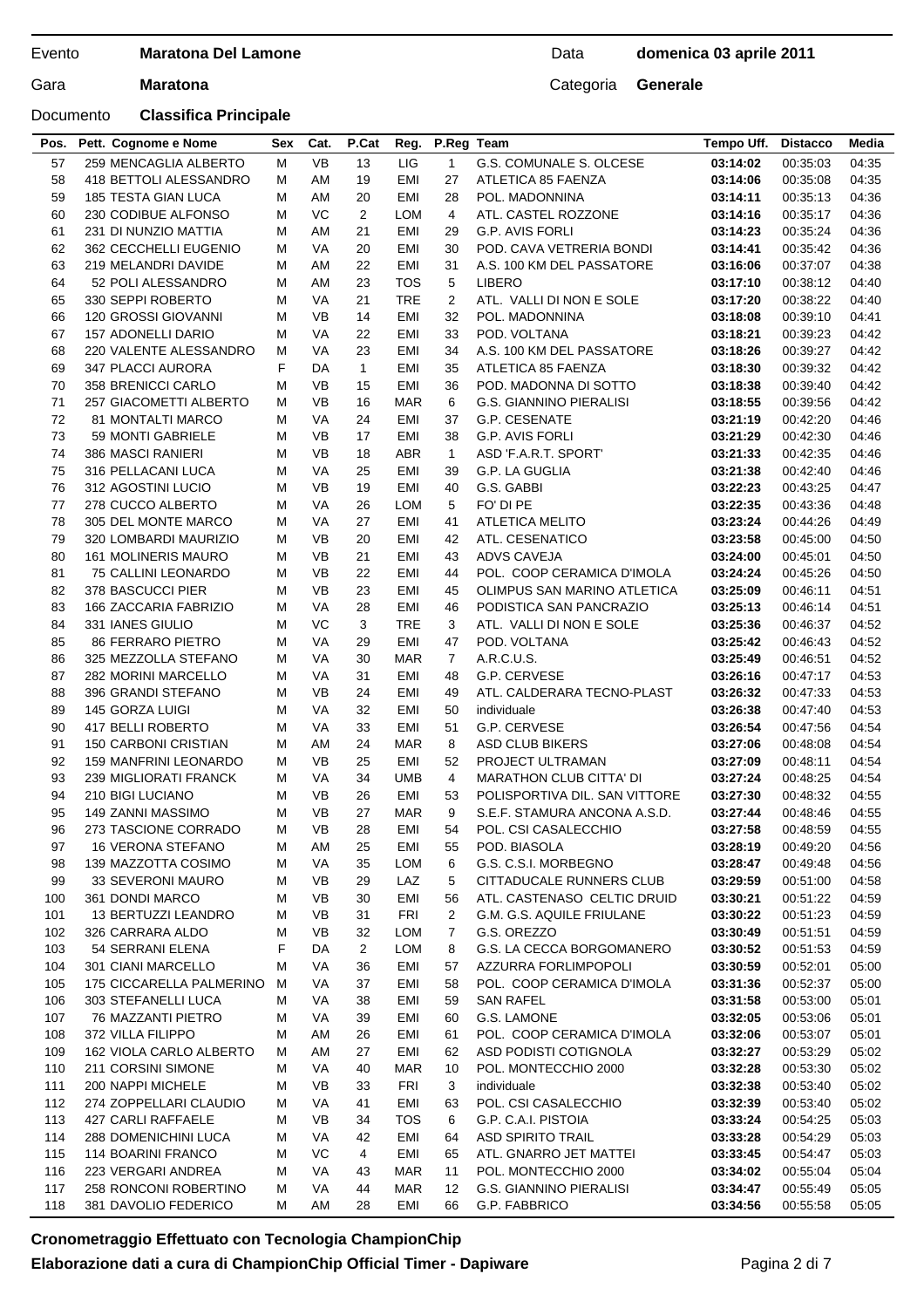## Documento **Classifica Principale**

| Pos. | Pett. Cognome e Nome          | Sex | Cat.      | P.Cat          | Reg.                        | P.Reg Team     |                                | Tempo Uff. | <b>Distacco</b> | Media |
|------|-------------------------------|-----|-----------|----------------|-----------------------------|----------------|--------------------------------|------------|-----------------|-------|
| 119  | 71 BARTOLOTTI ALEX            | М   | AM        | 29             | EMI                         | 67             | G.S. LAMONE                    | 03:35:10   | 00:56:11        | 05:05 |
| 120  | 419 GLUSSICH MATTEO           | М   | AM        | 30             | EMI                         | 68             | ASD PODISTI COTIGNOLA          | 03:35:18   | 00:56:19        | 05:06 |
| 121  | 216 BANDINI LUIGI             | М   | VA        | 45             | EMI                         | 69             | A.S. 100 KM DEL PASSATORE      | 03:35:23   | 00:56:24        | 05:06 |
| 122  | 367 RONCHINI KATIA            | F   | DB        | $\mathbf{1}$   | EMI                         | 70             | <b>CIRCOLO MINERVA ASD</b>     | 03:35:25   | 00:56:27        | 05:06 |
| 123  | 261 CLINI FILIPPO             | М   | VA        | 46             | <b>MAR</b>                  | 13             | ATL. 'BANCA DI PESARO'         | 03:35:53   | 00:56:54        | 05:06 |
| 124  | 299 TARONI GIORDANO           | М   | VA        | 47             | EMI                         | 71             | <b>G.S. DINAMO FAENZA</b>      | 03:36:28   | 00:57:29        | 05:07 |
| 125  | 353 BONFRATE DOMENICO         | м   | AM        | 31             | EMI                         | 72             | G.S. LAMONE                    | 03:36:31   | 00:57:33        | 05:07 |
| 126  | 410 MOTTALINI ENRICO          | М   | VB        | 35             | LOM                         | 9              | LA RECASTELLO RADICI GROUP     | 03:36:32   | 00:57:33        | 05:07 |
| 127  | <b>124 FREGNANI FABIO</b>     | М   | VA        | 48             | EMI                         | 73             | <b>TRAIL ROMAGNA</b>           | 03:36:35   | 00:57:37        | 05:07 |
| 128  | 352 RAVAGLIA MAURIZIO         | м   | <b>VB</b> | 36             | EMI                         | 74             | G.P.A. LUGHESINA               | 03:36:43   | 00:57:44        | 05:08 |
| 129  | 229 GENCO GIAMBATTISTA        | м   | <b>VB</b> | 37             | <b>PUG</b>                  | $\mathbf{1}$   | individuale                    | 03:37:04   | 00:58:06        | 05:08 |
| 130  | 215 AMBROGI RICCARDO          | М   | AM        | 32             | EMI                         | 75             | A.S. 100 KM DEL PASSATORE      | 03:37:17   | 00:58:18        | 05:08 |
| 131  | 376 SERANTONI DANIELE         | м   | AM        | 33             | EMI                         | 76             | individuale                    | 03:37:29   | 00:58:31        | 05:09 |
| 132  | 116 BORSANI ROBERTO           | М   | AM        | 34             | <b>LOM</b>                  | 10             | individuale                    | 03:37:32   | 00:58:33        | 05:09 |
| 133  | <b>152 TOSI NADIA</b>         | F   | DA        | 3              | EMI                         | 77             | GOLDEN CLUB RIMINI INTERNAT.   | 03:37:55   | 00:58:56        | 05:09 |
| 134  | 348 MIGLIOLI MASSIMO          | М   | VA        | 49             | LOM                         | 11             | ATL. RIGOLETTO                 | 03:38:02   | 00:59:04        | 05:10 |
| 135  | <b>18 LIBERTONE MICHELE</b>   | м   | <b>VB</b> | 38             | <b>MOL</b>                  | $\mathbf{1}$   | POLISPORTIVA MOLISE            | 03:38:51   | 00:59:52        | 05:11 |
| 136  | 382 TEGGI MAURIZIO            | М   | <b>VB</b> | 39             | EMI                         | 78             | ACQUADELA BOLOGNA              | 03:39:02   | 01:00:03        | 05:11 |
| 137  | 400 DE CHIGI LUCIO            | М   | VA        | 50             | <b>TOS</b>                  | $\overline{7}$ | UISP CHIANCIANO                | 03:39:42   | 01:00:44        | 05:12 |
| 138  | 111 LEGA ANNAMARIA            | F   | DB        | $\overline{2}$ | EMI                         | 79             | ATLETICA 85 FAENZA             | 03:40:09   | 01:01:10        | 05:13 |
| 139  | 65 VALLI PAOLO                | М   | VA        | 51             | EMI                         | 80             | UISP FAENZA IMOLA              | 03:40:09   | 01:01:11        | 05:13 |
| 140  | 266 LEONI DANIELE             | М   | VB        | 40             | EMI                         | 81             | G.S. PASTA GRANAROLO           | 03:40:16   | 01:01:17        | 05:13 |
| 141  | <b>138 SPORTELLI TIZIANA</b>  | F   | DB        | 3              | EMI                         | 82             | individuale                    | 03:40:31   | 01:01:32        | 05:13 |
| 142  | 276 BAGNOLINI ROBERTO         | М   | VA        | 52             | EMI                         | 83             | ATLETICA 85 FAENZA             | 03:40:40   | 01:01:42        | 05:13 |
| 143  | 184 RIZZA GIOVANNI            | м   | <b>VB</b> | 41             | <b>VEN</b>                  | 6              | RUNNERS PADOVA                 | 03:41:09   | 01:02:11        | 05:14 |
| 144  | 58 AGNOLETTI LAMBERTO         | м   | <b>VB</b> | 42             | EMI                         | 84             | G.P. AVIS FORLI                | 03:41:38   | 01:02:39        | 05:15 |
| 145  | 390 GUARNIERI MASSIMO         | М   | VA        | 53             | EMI                         | 85             | ATL. BARILLA                   | 03:41:48   | 01:02:49        | 05:15 |
| 146  | <b>141 GENNARI MONICA</b>     | F   | DA        | 4              | EMI                         | 86             | AVIS SAN FELICE S/P            | 03:41:55   | 01:02:56        | 05:15 |
| 147  | 74 BENEDETTI RENZO            | М   | <b>VB</b> | 43             | EMI                         | 87             | S.P. ALFONSINESE               | 03:42:01   | 01:03:03        | 05:15 |
| 148  | <b>153 TOTI SAURO</b>         | М   | VA        | 54             | <b>TOS</b>                  | 8              | <b>GS MAIANO</b>               | 03:42:16   | 01:03:17        | 05:16 |
| 149  | 217 CAROLI STEFANO            | м   | VA        | 55             | EMI                         | 88             | A.S. 100 KM DEL PASSATORE      | 03:42:21   | 01:03:23        | 05:16 |
| 150  | 172 PIAZZA MARIA ROSA         | F   | DB        | 4              | EMI                         | 89             | ATLETICA 85 FAENZA             | 03:42:37   | 01:03:39        | 05:16 |
| 151  | 420 LEONARDI LAMBERTO         | М   | VA        | 56             | EMI                         | 90             | POL. COOP CERAMICA D'IMOLA     | 03:42:37   | 01:03:39        | 05:16 |
| 152  | 69 SBORO ALFREDO              | м   | VC        | 5              | EMI                         | 91             | ATL. RIMINI NORD               | 03:42:42   | 01:03:44        | 05:16 |
| 153  | 247 MONTESI PAOLO             | м   | VA        | 57             | EMI                         | 92             | individuale                    | 03:42:50   | 01:03:51        | 05:16 |
| 154  | 293 FOLLI IVANO               | м   | VA        | 58             | EMI                         | 93             | G.S. LAMONE                    | 03:42:57   | 01:03:59        | 05:17 |
| 155  | 63 MASSARENTI NEVIO           | м   | VB        | 44             | EMI                         | 94             | ATL. DELTA FERRARESE           | 03:43:09   | 01:04:11        | 05:17 |
| 156  | 168 BONETTI ROBERTO           | М   | <b>VB</b> | 45             | EMI                         | 95             | ASD PODISTI COTIGNOLA          | 03:43:18   | 01:04:19        | 05:17 |
| 157  | <b>250 SANTIN GIULIANO</b>    | M   | <b>VB</b> | 46             | EMI                         | 96             | POL. COOP CERAMICA D'IMOLA     | 03:43:36   | 01:04:38        | 05:17 |
| 158  | 270 GAIANI CLARA              | F   | DA        | 5              | EMI                         | 97             | G.P. VIGARANESE                | 03:44:57   | 01:05:59        | 05:19 |
| 159  | 317 ZAMBELLI ALBERTO          | м   | VB        | 47             | EMI                         | 98             | LOLLIAUTO ASD                  | 03:45:26   | 01:06:27        | 05:20 |
| 160  | 131 GRIMANDI FABRIZIO         | М   | VA        | 59             | EMI                         | 99             | PERSICETANA PODISTICA          | 03:45:46   | 01:06:48        | 05:21 |
| 161  | 179 RONCHI MAURIZIO           | M   | VB        | 48             | EMI                         | 100            | OLIMPUS SAN MARINO ATLETICA    | 03:46:24   | 01:07:26        | 05:21 |
| 162  | 298 PUCCI MICHELE             | м   | AM        | 35             | EMI                         | 101            | ATL. AVIS CASTEL S.PIETRO      | 03:46:33   | 01:07:34        | 05:22 |
| 163  | <b>123 FREGNANI CRISTIANO</b> | М   | VA        | 60             | EMI                         | 102            | <b>TRAIL ROMAGNA</b>           | 03:46:49   | 01:07:50        | 05:22 |
| 164  | 343 BALDUCCI ROBERTO          | м   | AM        | 36             | MAR                         | 14             | ASD CLUB BIKERS                | 03:46:57   | 01:07:58        | 05:22 |
| 165  | 256 GAMBERINI ADLER           | м   | VB        | 49             | EMI                         | 103            | G.P. AVIS FORLI                | 03:47:11   | 01:08:13        | 05:23 |
| 166  | 127 ZANIERI LEONARDO          | М   | VA        | 61             | <b>TOS</b>                  | 9              | individuale                    | 03:47:18   | 01:08:20        | 05:23 |
| 167  | 391 LEGNARO DARIA             | F   | DA        | 6              | VEN                         | 7              | ATLETICA VIS ABANO             | 03:47:29   | 01:08:30        | 05:23 |
| 168  | 292 FRASSINETI FRANCO         | м   | VB        | 50             | EMI                         | 104            | AZZURRA FORLIMPOPOLI           | 03:48:01   | 01:09:03        | 05:24 |
| 169  | 393 GUIDARINI FEDERICO        | М   | VA        | 62             | EMI                         | 105            | G.P. TANETO                    | 03:48:11   | 01:09:13        | 05:24 |
| 170  | 83 GUIDOTTI CLAUDIO           | М   | VB        | 51             | TOS                         | 10             | A.S.D. ATL. MARCIATORI MUGELLO | 03:48:14   | 01:09:15        | 05:24 |
| 171  | 244 MENCI MASSIMO             | м   | VB        | 52             | EMI                         | 106            | ATL. 'BANCA DI PESARO'         | 03:48:16   | 01:09:17        | 05:24 |
| 172  | <b>137 SILIMBANI RUGGERO</b>  | м   | VA        | 63             | EMI                         | 107            | individuale                    | 03:48:24   | 01:09:25        | 05:24 |
| 173  | 94 MARTININO ANDREA           | м   | VA        | 64             | EMI                         | 108            | ATLETICA 85 FAENZA             | 03:48:38   | 01:09:39        | 05:25 |
| 174  | 117 BILLI STEFANO             | м   | VA        | 65             | EMI                         | 109            | ATLETICA 85 FAENZA             | 03:48:40   | 01:09:42        | 05:25 |
| 175  | 104 BUFFOLO TERENZIO          | М   | VB        | 53             | <b>PIE</b>                  | 3              | G. P. DILETT. TAPPOROSSO       | 03:48:41   | 01:09:43        | 05:25 |
| 176  | 60 ZANNONI LUCA               | М   | VA        | 66             | EMI                         | 110            | <b>LOCOMOTIVA</b>              | 03:49:11   | 01:10:13        | 05:25 |
| 177  | 401 DE NITTIS ANGELA          | F   | DA        | $\overline{7}$ | <b>ABR</b>                  | $\overline{2}$ | G.P. IL CRAMPO                 | 03:49:19   | 01:10:20        | 05:26 |
| 178  | 134 KOPRIVC ROMAN             | М   | VA        | 67             | $\mathcal{L}_{\mathcal{A}}$ | 0              | individuale                    | 03:49:32   | 01:10:33        | 05:26 |
| 179  | 130 MARABINI MIRCO            | М   | AM        | 37             | EMI                         | 111            | ATL. AVIS CASTEL S.PIETRO      | 03:50:13   | 01:11:14        | 05:27 |
| 180  | 133 BULLETTI ALESSIO          | M   | AM        | 38             | TOS                         | 11             | individuale                    | 03:50:23   | 01:11:25        | 05:27 |
|      |                               |     |           |                |                             |                |                                |            |                 |       |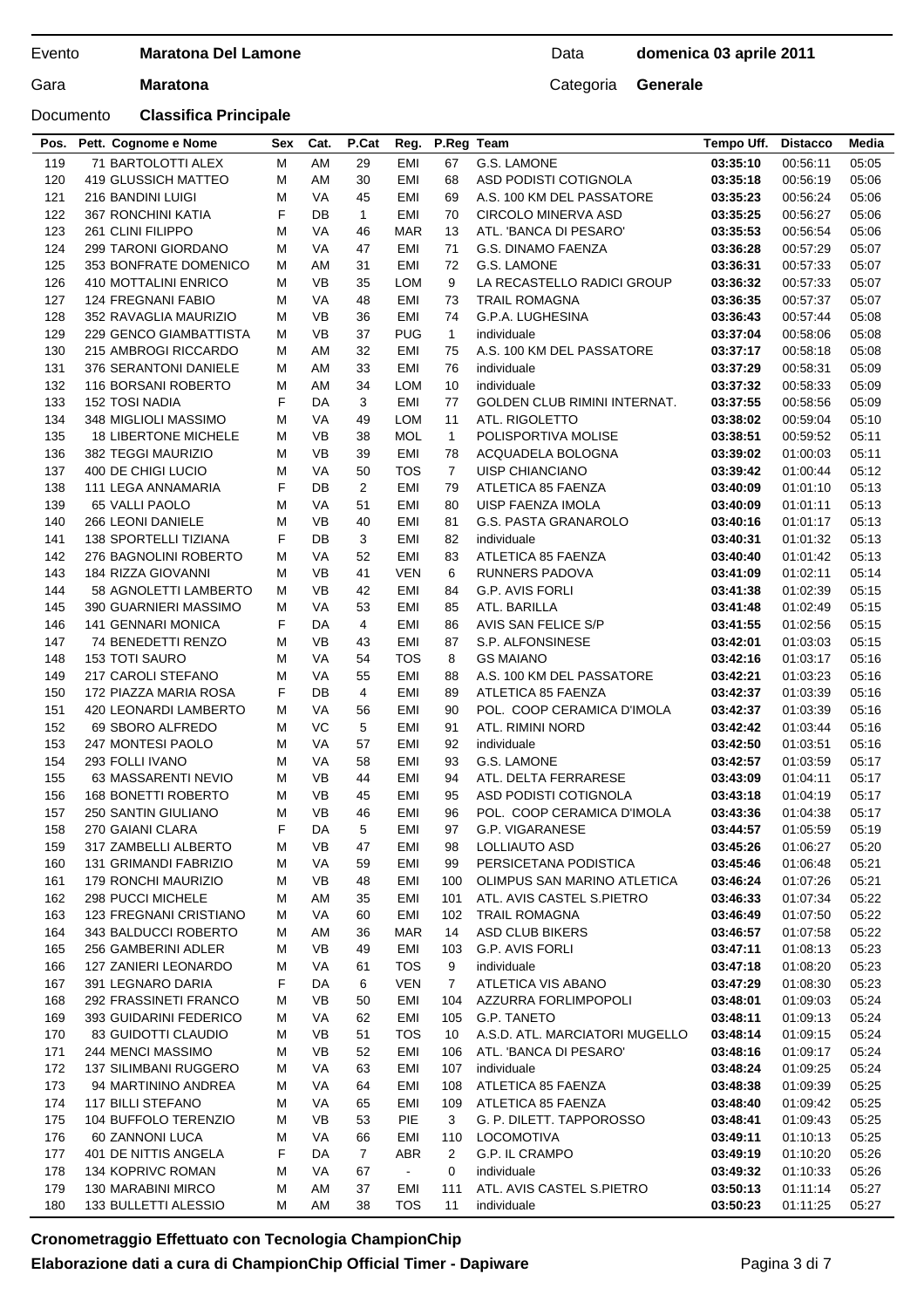## Documento **Classifica Principale**

## Data **domenica 03 aprile 2011**

| Pos.       | Pett. Cognome e Nome                       | Sex    | Cat.      | P.Cat          | Reg.           | P.Reg Team     |                                                   | Tempo Uff.           | <b>Distacco</b>      | Media          |
|------------|--------------------------------------------|--------|-----------|----------------|----------------|----------------|---------------------------------------------------|----------------------|----------------------|----------------|
| 181        | 112 SCARPELLI GIAN LUCA                    | м      | VA        | 68             | <b>TOS</b>     | 12             | ATLETICA MARCIATORI MUGELLO                       | 03:50:24             | 01:11:26             | 05:27          |
| 182        | 409 CUSUMANO SEBASTIANO                    | M      | VB        | 54             | EMI            | 112            | ADVS CAVEJA                                       | 03:50:31             | 01:11:32             | 05:27          |
| 183        | 252 ZAMA MAURO                             | М      | VC        | 6              | EMI            | 113            | <b>GPA BRISIGHELLA</b>                            | 03:50:38             | 01:11:39             | 05:27          |
| 184        | 43 CAVINA DAVIDE                           | М      | AM        | 39             | EMI            | 114            | POL. AVIS IMOLA                                   | 03:50:38             | 01:11:39             | 05:27          |
| 185        | 392 CIUFFOLI ROBERTO                       | М      | <b>VB</b> | 55             | EMI            | 115            | <b>SURFING SHOP RUNNING</b>                       | 03:51:02             | 01:12:03             | 05:28          |
| 186        | <b>30 FAROLFI LORIS</b>                    | М      | AM        | 40             | EMI            | 116            | POD. AVIS CASTELBOLOGNESE                         | 03:51:20             | 01:12:22             | 05:28          |
| 187        | 364 BRACCI ANDREA                          | м      | AM        | 41             | EMI            | 117            | <b>CIRCOLO GHINELLI</b>                           | 03:51:45             | 01:12:47             | 05:29          |
| 188        | 350 CAMPANA FABIO                          | М      | VA        | 69             | EMI            | 118            | <b>ADVS CAVEIA</b>                                | 03:52:19             | 01:13:20             | 05:30          |
| 189        | 188 BOBBO MAURO                            | м      | VA        | 70             | VEN            | 8              | <b>VENICEMARATHON CLUB</b>                        | 03:52:29             | 01:13:30             | 05:30          |
| 190        | 47 RIGHETTI MARCO                          | м      | AM        | 42             | EMI            | 119            | <b>RICCIONE CORRE</b>                             | 03:53:04             | 01:14:06             | 05:31          |
| 191        | <b>142 FEDUZZI ROBERTINO</b>               | М      | VA        | 71             | EMI            | 120            | OLIMPIA NUOVA RUNNING POGGIO                      | 03:53:05             | 01:14:06             | 05:31          |
| 192        | 163 DE LORENZI MAURIZIO                    | м      | <b>VB</b> | 56             | EMI            | 121            | POD. VOLTANA                                      | 03:53:19             | 01:14:21             | 05:31          |
| 193        | 342 ROMANI CLAUDIO                         | М      | AM        | 43             | <b>MAR</b>     | 15             | <b>COLLEMAR-ATHON CLUB</b>                        | 03:53:55             | 01:14:56             | 05:32          |
| 194        | 387 ZURLI CHIARA                           | F      | DB        | 5              | ABR            | 3              | ASD 'F.A.R.T. SPORT'                              | 03:54:29             | 01:15:31             | 05:33          |
| 195        | 189 SCAGGIANTE LORENZO                     | м      | <b>VB</b> | 57             | <b>VEN</b>     | 9              | <b>VENICEMARATHON CLUB</b>                        | 03:54:30             | 01:15:32             | 05:33          |
| 196        | 253 NATALINO CARLO                         | М      | VA        | 72             | EMI            | 122            | G.P. AVIS FORLI                                   | 03:54:50             | 01:15:51             | 05:33          |
| 197        | 315 GROSSI FRANCO                          | М      | VA        | 73             | EMI            | 123            | G.P. LA GUGLIA                                    | 03:55:35             | 01:16:37             | 05:34          |
| 198        | 208 CREPAZ SERGIO                          | м      | VA        | 74             | LOM            | 12             | ATL. FRANCIACORTA                                 | 03:56:06             | 01:17:08             | 05:35          |
| 199        | 72 BABINI MAURO                            | М      | VA        | 75             | EMI            | 124            | G.S. LAMONE                                       | 03:56:18             | 01:17:20             | 05:36          |
| 200        | 243 CIANI FRANCO                           | М      | VB        | 58             | <b>TOS</b>     | 13             | <b>MONTELUPO RUNNERS</b>                          | 03:56:34             | 01:17:35             | 05:36          |
| 201        | 428 LUZZARO NADIA                          | F      | DB        | 6              | EMI            | 125            | S.P. ALFONSINESE                                  | 03:57:10             | 01:18:11             | 05:37          |
| 202        | <b>178 GIOMBINI GIULIANO</b>               | М      | VC.       | $\overline{7}$ | <b>UMB</b>     | 5              | <b>MARATHON CLUB CITTA' DI</b>                    | 03:57:22             | 01:18:23             | 05:37          |
| 203        | 294 COSTETTI FRANCA                        | F      | DA        | 8              | EMI            | 126            | G.S. LAMONE                                       | 03:57:40             | 01:18:42             | 05:37          |
| 204        | 41 GALLETTO STEFANO                        | М      | VA        | 76             | VEN            | 10             | <b>VIRTUS ESTE VALBONA</b>                        | 03:58:05             | 01:19:07             | 05:38          |
| 205        | 375 CHIAVINI CRISTINA                      | F      | DA        | 9              | UMB            | 6              | <b>MARATHON CLUB CITTA' DI</b>                    | 03:58:42             | 01:19:44             | 05:39          |
| 206        | 349 VERGANI MAURO                          | м      | VA        | 77             | EMI            | 127            | individuale                                       | 03:59:00             | 01:20:01             | 05:39          |
| 207        | 169 DE NISCO MAURIZIO                      | М      | <b>VB</b> | 59             | EMI            | 128            | <b>I PODISTI</b>                                  | 03:59:14             | 01:20:15             | 05:40          |
| 208        | 286 ZAPPI GIAN PIERO                       | м      | AM        | 44             | EMI            | 129            | POL. AVIS IMOLA                                   | 03:59:27             | 01:20:28             | 05:40          |
| 209        | 56 STRIGLIO SANDRO                         | М      | VA        | 78             | EMI            | 130            | individuale                                       | 03:59:54             | 01:20:55             | 05:41          |
| 210        | 356 GIOVANARDI IVANO                       | м      | <b>VB</b> | 60             | EMI            | 131            | <b>G.S. MARATONETI CARPIGIANI</b>                 | 03:59:55             | 01:20:56             | 05:41          |
| 211        | <b>128 BENFENATI VANNES</b>                | м      | VB        | 61             | EMI            | 132            | <b>CIRCOLO GHINELLI</b>                           | 04:00:02             | 01:21:04             | 05:41          |
| 212        | 260 SCIPI SERGIO                           | М      | VA        | 79             | EMI            | 133            | ATLETICA 85 FAENZA                                | 04:00:53             | 01:21:54             | 05:42          |
| 213        | 402 GROTTO ANTONIO                         | м      | VC        | 8              | VEN            | 11             | <b>TEAM ITALIA ROAD RUNNERS</b>                   | 04:01:14             | 01:22:15             | 05:43          |
| 214        | 394 CULZONI GIANLUCA                       | М      | VA        | 80             | EMI            | 134            | G.P. TANETO                                       | 04:01:53             | 01:22:55             | 05:43          |
| 215        | 177 CHIPI BRUNO                            | М<br>F | VB        | 62             | <b>UMB</b>     | $\overline{7}$ | ATLETICA AVIS PERUGIA                             | 04:02:22             | 01:23:23             | 05:44          |
| 216        | 269 RONCHI CINZIA                          |        | DB        | $\overline{7}$ | <b>MAR</b>     | 16             | ATL. 'BANCA DI PESARO'                            | 04:03:02             | 01:24:03             | 05:45          |
| 217<br>218 | 272 OCCHI MARCELLO<br>234 AQUILANI MASSIMO | м      | VA<br>VA  | 81<br>82       | EMI<br>UMB     | 135<br>8       | G.P. VIGARANESE<br><b>MARATHON CLUB CITTA' DI</b> | 04:03:08<br>04:03:15 | 01:24:10<br>01:24:16 | 05:45<br>05:45 |
| 219        | 212 VANDELLI ALIGI                         | м<br>м | <b>VC</b> | 9              | EMI            | 136            | G.P. LA GUGLIA                                    | 04:03:21             | 01:24:22             | 05:46          |
| 220        | 228 BOTTONE GIULIO                         | M      | VA        | 83             | EMI            |                | 137 GALILEO TRIATHLON                             | 04:03:35 01:24:36    |                      | 05:46          |
| 221        | 66 VALENTI FABRIZIO                        | м      | VA        | 84             | EMI            | 138            | A.R.C.U.S.                                        | 04:04:07             | 01:25:08             | 05:47          |
| 222        | 412 GIACONE MICHELE                        | М      | VB        | 63             | <b>PIE</b>     | 4              | S. D. BAUDENASCA                                  | 04:04:17             | 01:25:18             | 05:47          |
| 223        | 227 CONZ TOMMASO                           | M      | AM        | 45             | MAR            | 17             | ASD CLUB BIKERS                                   | 04:04:28             | 01:25:29             | 05:47          |
| 224        | 271 VALLIERI MARIA                         | F      | DB        | 8              | EMI            | 139            | G.P. VIGARANESE                                   | 04:04:34             | 01:25:35             | 05:47          |
| 225        | <b>39 FRATANTONI</b>                       | М      | VB        | 64             | EMI            | 140            | G.P. CERVESE                                      | 04:04:58             | 01:25:59             | 05:48          |
| 226        | 28 ZILIO ROBERTO                           | м      | VA        | 85             | EMI            | 141            | POD. CAVA VETRERIA BONDI                          | 04:06:16             | 01:27:17             | 05:50          |
| 227        | <b>254 NICOLINI EMANUELE</b>               | М      | AM        | 46             | MAR            | 18             | ASD CLUB BIKERS                                   | 04:06:44             | 01:27:46             | 05:50          |
| 228        | 415 BASSI GIANNI                           | М      | AM        | 47             | EMI            | 142            | G.S. LAMONE                                       | 04:07:08             | 01:28:09             | 05:51          |
| 229        | <b>186 NICCHI SANTI</b>                    | М      | VB        | 65             | <b>TOS</b>     | 14             | ATLETICA NICCHI AREZZO                            | 04:07:21             | 01:28:22             | 05:51          |
| 230        | 423 ZAJC TADEJ                             | М      | AM        | 48             | $\blacksquare$ | 0              | <b>TEKASKI FORUM SLOVENIJA</b>                    | 04:07:44             | 01:28:46             | 05:52          |
| 231        | 265 LACCHINI GIANCARLO                     | М      | VB        | 66             | EMI            | 143            | AZZURRA                                           | 04:08:15             | 01:29:17             | 05:52          |
| 232        | 411 AMBROSIO MARIA                         | F      | DB        | 9              | <b>PIE</b>     | 5              | S. D. BAUDENASCA                                  | 04:08:18             | 01:29:20             | 05:53          |
| 233        | 61 TAMPIERI VALERIO                        | М      | VB        | 67             | EMI            | 144            | POD. VOLTANA                                      | 04:08:39             | 01:29:40             | 05:53          |
| 234        | 53 TAGLIAZUCCHI EZIO                       | М      | VC        | 10             | EMI            | 145            | POL. OLIMPIA VIGNOLA                              | 04:08:54             | 01:29:55             | 05:53          |
| 235        | 374 GIOVANNONI FRANCO                      | м      | VC        | 11             | <b>UMB</b>     | 9              | <b>MARATHON CLUB CITTA' DI</b>                    | 04:09:14             | 01:30:15             | 05:54          |
| 236        | <b>48 IMPROTA ROBERTO</b>                  | М      | AM        | 49             | CAM            | $\mathbf{1}$   | A.S.D. AMATORI VESUVIO                            | 04:09:50             | 01:30:52             | 05:55          |
| 237        | 242 GAGGIOLI PAOLO                         | М      | VB        | 68             | <b>TOS</b>     | 15             | <b>MONTELUPO RUNNERS</b>                          | 04:10:12             | 01:31:13             | 05:55          |
| 238        | 206 FESTA EGIDIO                           | М      | <b>VB</b> | 69             | LOM            | 13             | ATL. FRANCIACORTA                                 | 04:10:23             | 01:31:25             | 05:56          |
| 239        | 146 CALLEGARI ANTONIO                      | м      | VA        | 86             | <b>LOM</b>     | 14             | G.S. MONTEGARGNANO                                | 04:10:30             | 01:31:32             | 05:56          |
| 240        | 17 PIETRARCA PASQUALINO                    | M      | VA        | 87             | MOL            | $\overline{2}$ | ATLETICA MOLISE AMATORI                           | 04:10:41             | 01:31:43             | 05:56          |
| 241        | <b>19 BARONE PAOLO</b>                     | м      | VB        | 70             | <b>MOL</b>     | 3              | ATLETICA MOLISE AMATORI                           | 04:10:41             | 01:31:43             | 05:56          |
| 242        | 309 COPPARONI NOVELLO                      | М      | VB        | 71             | MAR            | 19             | <b>COLLEMAR-ATHON CLUB</b>                        | 04:10:46             | 01:31:47             | 05:56          |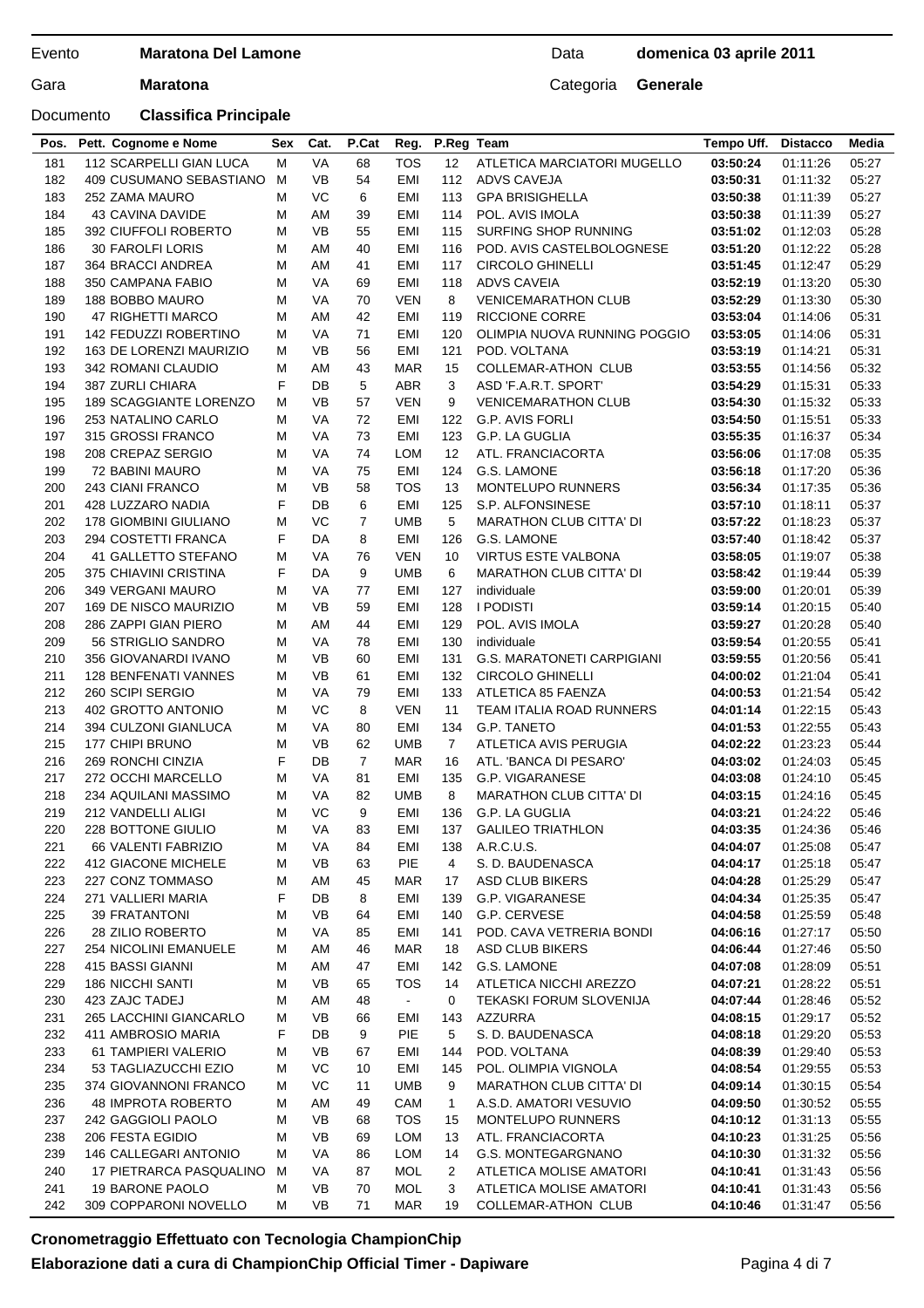Documento **Classifica Principale**

## Data **domenica 03 aprile 2011**

| Pos.       | Pett. Cognome e Nome                             | Sex    | Cat.      | P.Cat    | Reg.              | P.Reg Team     |                                                  | Tempo Uff.           | <b>Distacco</b>      | Media          |
|------------|--------------------------------------------------|--------|-----------|----------|-------------------|----------------|--------------------------------------------------|----------------------|----------------------|----------------|
| 243        | 199 ZUCCO ROBERTA                                | F      | DB        | 10       | <b>FRI</b>        | $\overline{4}$ | individuale                                      | 04:10:47             | 01:31:48             | 05:56          |
| 244        | 385 SCARLINI DANIELE                             | M      | VA        | 88       | <b>TOS</b>        | 16             | ATL. CALENZANO                                   | 04:10:54             | 01:31:55             | 05:56          |
| 245        | 262 ROSETTI MAURO                                | M      | <b>VB</b> | 72       | EMI               | 146            | EDERA MARATHON FORLI'                            | 04:11:57             | 01:32:59             | 05:58          |
| 246        | 380 MORELLINI FABRIZIO                           | м      | <b>VB</b> | 73       | EMI               | 147            | G.P. FABBRICO                                    | 04:12:52             | 01:33:53             | 05:59          |
| 247        | 291 TESTA ROCCO                                  | M      | VC        | 12       | EMI               | 148            | ASD PODISTI COTIGNOLA                            | 04:13:03             | 01:34:05             | 05:59          |
| 248        | 44 ZIROTTI MARCO                                 | M      | VA        | 89       | EMI               | 149            | POLISPORTIVA AMBROSIANA                          | 04:13:13             | 01:34:14             | 06:00          |
| 249        | 209 REMONATO CARLO                               | M      | VB        | 74       | <b>LOM</b>        | 15             | ATL. FRANCIACORTA                                | 04:13:53             | 01:34:54             | 06:01          |
| 250        | 207 BOGLIONI ALESSANDRO                          | м      | <b>VB</b> | 75       | <b>LOM</b>        | 16             | ATL. FRANCIACORTA                                | 04:13:53             | 01:34:55             | 06:01          |
| 251        | 329 VIROLI MARCO                                 | М      | <b>VB</b> | 76       | EMI               | 150            | POD. CAVA VETRERIA BONDI                         | 04:13:57             | 01:34:58             | 06:01          |
| 252        | 25 GALLERANI DIEGO                               | м      | <b>VB</b> | 77       | EMI               | 151            | C.S.E.N.                                         | 04:14:02             | 01:35:04             | 06:01          |
| 253        | 88 GEMMA LORENZO                                 | м      | <b>VB</b> | 78       | EMI               | 152            | G.P. AVIS FORLI                                  | 04:14:14             | 01:35:15             | 06:01          |
| 254        | <b>237 GIANNINI PIERO</b>                        | м      | VC        | 13       | <b>UMB</b>        | 10             | <b>MARATHON CLUB CITTA' DI</b>                   | 04:14:27             | 01:35:29             | 06:01          |
| 255        | 360 LUPI MAURO                                   | м      | VA        | 90       | <b>TOS</b>        | 17             | <b>MONTELUPO RUNNERS</b>                         | 04:14:36             | 01:35:37             | 06:02          |
| 256        | 20 ZOMPETTI MASSIMO                              | M      | VB        | 79       | <b>TOS</b>        | 18             | <b>SMART RUNNERS</b>                             | 04:15:13             | 01:36:15             | 06:02          |
| 257        | 280 LOMBARDI ROBERTO                             | м      | VA        | 91       | <b>TOS</b>        | 19             | <b>GS ATL. SIGNA</b>                             | 04:15:24             | 01:36:25             | 06:03          |
| 258        | 399 GILLI RINALDO                                | M      | AM        | 50       | EMI               | 153            | ATL. CALDERARA TECNO-PLAST                       | 04:16:05             | 01:37:06             | 06:04          |
| 259        | 238 GIORGI GIULIANO                              | M      | VC        | 14       | <b>UMB</b>        | 11             | <b>MARATHON CLUB CITTA' DI</b>                   | 04:16:13             | 01:37:15             | 06:04          |
| 260        | <b>429 BUCCI SIMONETTA</b>                       | F      | DB        | 11       | <b>TOS</b>        | 20             | G.P. C.A.I. PISTOIA                              | 04:16:36             | 01:37:37             | 06:04          |
| 261        | 156 PELAGALLI LEANDRO                            | M      | VC        | 15       | <b>TOS</b>        | 21             | G.P. C.A.I. PISTOIA                              | 04:16:41             | 01:37:43             | 06:04          |
| 262        | 313 MURARO RENATO                                | М      | <b>VB</b> | 80       | <b>VEN</b>        | 12             | ATL.MIRAFIORI                                    | 04:17:47             | 01:38:48             | 06:06          |
| 263        | 268 ANDREATINI ROBERTO                           | M      | <b>VB</b> | 81       | <b>MAR</b>        | 20             | ATLETICA75 CATTOLICA                             | 04:18:11             | 01:39:13             | 06:07          |
| 264        | 359 DEODARI RENZO                                | м      | VC        | 16       | EMI               | 154            | ACQUADELA BOLOGNA                                | 04:19:04             | 01:40:06             | 06:08          |
| 265        | 171 CORELLI LUCA                                 | м      | AM        | 51       | <b>EMI</b>        | 155            | G.P. CERVESE                                     | 04:19:32             | 01:40:34             | 06:09          |
| 266        | 300 BIANCONCINI MARCO                            | м<br>м | VA<br>VA  | 92       | EMI<br><b>EMI</b> | 156<br>157     | ATL. AVIS CASTEL S.PIETRO                        | 04:19:33             | 01:40:35             | 06:09          |
| 267<br>268 | 296 GUERRINI PAOLO                               | F      | DA        | 93<br>10 | LAZ               | 6              | <b>TRAIL ROMAGNA</b>                             | 04:19:51             | 01:40:52             | 06:09          |
| 269        | 50 ARIAS HAYDEE TAMARA<br>51 IMPERI PIETRO PAOLO | М      | AM        | 52       | LAZ               | $\overline{7}$ | PODISTICA SOLIDARIETA'<br>PODISTICA SOLIDARIETA' | 04:19:56<br>04:19:56 | 01:40:57<br>01:40:57 | 06:09<br>06:09 |
| 270        | <b>187 FABBRI ANTONIO</b>                        | M      | VA        | 94       | EMI               | 158            | individuale                                      | 04:21:20             | 01:42:22             | 06:11          |
| 271        | <b>136 ANICIC NATASA</b>                         | F      | DA        | 11       | $\blacksquare$    | 0              | individuale                                      | 04:21:27             | 01:42:29             | 06:11          |
| 272        | 338 DEMURTAS ANDREA                              | M      | VA        | 95       | EMI               | 159            | ATL. MAMELI RAVENNA                              | 04:21:38             | 01:42:40             | 06:12          |
| 273        | 241 VINCENTI UMBERTO                             | M      | VA        | 96       | <b>UMB</b>        | 12             | <b>MARATHON CLUB CITTA' DI</b>                   | 04:21:42             | 01:42:44             | 06:12          |
| 274        | 225 PAGLIONE ENZO                                | M      | AM        | 53       | EMI               | 160            | ATL. CALDERARA TECNO-PLAST                       | 04:22:36             | 01:43:38             | 06:13          |
| 275        | 383 RIVERO SOTO SIMON                            | M      | AM        | 54       | <b>UMB</b>        | 13             | <b>G.S. AMLETO MONTI</b>                         | 04:22:53             | 01:43:54             | 06:13          |
| 276        | 37 PIZZINI MARIA STELLA                          | F      | DB        | 12       | <b>VEN</b>        | 13             | G. S. D. MOMBOCAR                                | 04:22:56             | 01:43:58             | 06:13          |
| 277        | 344 MECI STEFANO                                 | M      | AM        | 55       | EMI               | 161            | ATLETICA 85 FAENZA                               | 04:23:14             | 01:44:15             | 06:14          |
| 278        | 80 PINCIO ANDREA                                 | м      | VA        | 97       | EMI               | 162            | G.P. CESENATE                                    | 04:23:58             | 01:44:59             | 06:15          |
| 279        | 79 GAZZONI ROBERTO                               | м      | VA        | 98       | <b>EMI</b>        | 163            | G.P. CESENATE                                    | 04:23:58             | 01:44:59             | 06:15          |
| 280        | 113 MAZZOTTI GIORGIO                             | M      | VB        | 82       | <b>EMI</b>        | 164            | <b>ADVS CAVEJA</b>                               | 04:24:31             | 01:45:33             | 06:16          |
| 281        | <b>29 LOSURDO PASQUA</b>                         | F      | DA        | 12       | EMI               | 165            | PODISTICA MASSA LOMBARDA                         | 04:24:50             | 01:45:51             | 06:16          |
| 282        | <b>68 CAMBRINI RENATO</b>                        | М      | VB        | 83       | EMI               | 166            | PODISTICA SAN PANCRAZIO                          | 04:24:50             | 01:45:51             | 06:16          |
| 283        | 110 SALVATORE ANTONIO                            | M      | VB        | 84       | MOL               | 4              | PODISTICA AVIS CAMPOBASSO                        | 04:24:52             | 01:45:54             | 06:16          |
| 284        | 196 MARTINI GIOVANNI                             | м      | VB        | 85       | EMI               | 167            | RICCIONE CORRE                                   | 04:26:29             | 01:47:30             | 06:18          |
| 285        | 160 MASIERO DOMENICO                             | м      | VA        | 99       | <b>VEN</b>        | 14             | AMICI PODISTI MARGHERA                           | 04:28:38             | 01:49:39             | 06:21          |
| 286        | <b>143 REDAELLI GIANFRANCO</b>                   | м      | VB        | 86       | LOM               | 17             | ATLETICA AMATORI LECCO                           | 04:29:43             | 01:50:44             | 06:23          |
| 287        | 425 DONA' GIOVANNI                               | м      | VC        | 17       | <b>VEN</b>        | 15             | T.BIKE                                           | 04:29:52             | 01.50:54             | 06:23          |
| 288        | 204 ZERBINATI LIBERO                             | м      | VC        | 18       | EMI               | 168            | PICO RUNNERS                                     | 04:30:41             | 01:51:43             | 06:24          |
| 289        | 55 COVERINI FILIPPO                              | м      | AM        | 56       | EMI               | 169            | UNIONE SPORTIVA ROCCHIGIANA                      | 04:30:52             | 01:51:53             | 06:25          |
| 290        | 195 BOSA DANIELA MARIA                           | F      | DB        | 13       | <b>VEN</b>        | 16             | ATL.AUDACE NOALE                                 | 04:31:02             | 01:52:03             | 06:25          |
| 291        | 264 CAMPELLI ITALO                               | M      | VB        | 87       | <b>MAR</b>        | 21             | POL.CANDIA BARACCOLA ASPIO                       | 04:32:03             | 01:53:05             | 06:26          |
| 292        | 255 CARIGNANI VITO                               | м      | VC        | 19       | <b>PUG</b>        | 2              | <b>AMATORI LECCE</b>                             | 04:32:14             | 01:53:16             | 06:27          |
| 293        | 73 GUIDANI GABRIELE                              | м      | VB        | 88       | EMI               | 170            | S.P. ALFONSINESE                                 | 04:32:57             | 01:53:59             | 06:28          |
| 294        | 27 GAMBELLI FERDINANDO                           | м      | VC        | 20       | <b>MAR</b>        | 22             | S.E.F. STAMURA ANCONA A.S.D.                     | 04:32:59             | 01:54:01             | 06:28          |
| 295        | 345 RICCI MIRKO                                  | M      | AM        | 57       | TOS               | 22             | GS ATL. SIGNA                                    | 04:33:18             | 01:54:19             | 06:28          |
| 296        | 173 ZOLI DANIELE                                 | м      | VB        | 89       | EMI               | 171            | <b>AVIS FUSIGNANO</b>                            | 04:34:17             | 01:55:19             | 06:30          |
| 297        | 251 SCHILIRO' DANIELE                            | M      | VB        | 90       | EMI               | 172            | POL. COOP CERAMICA D'IMOLA                       | 04:34:23             | 01:55:24             | 06:30          |
| 298        | 249 ORLANDI ALBERTO                              | м      | VC        | 21       | EMI               | 173            | POL. COOP CERAMICA D'IMOLA                       | 04:34:23             | 01:55:24             | 06:30          |
| 299        | 369 FRANCHI ANTONIO                              | м      | VB        | 91       | EMI               | 174            | G.P. VIGARANESE                                  | 04:34:26             | 01:55:28             | 06:30          |
| 300        | 357 PASI PIER PAOLO                              | м      | VB        | 92       | EMI               | 175            | ATLETICA 85 FAENZA                               | 04:35:31             | 01:56:33             | 06:31          |
| 301        | 32 BOSC DELCISO BRUNO                            | м      | VA        | 100      | VAL               | $\mathbf{1}$   | ATL. ZERBION ST-VINCENT CHAT                     | 04:35:34             | 01:56:36             | 06:31          |
| 302        | 370 VECCHI BRUNO                                 | м      | VC        | 22       | EMI               | 176            | CIRC.RICREATIVO CITTANOVA                        | 04:36:25             | 01:57:27             | 06:33          |
| 303        | 22 TERENZIANI CRISTINA                           | F      | DB        | 14       | <b>EMI</b>        | 177            | CIRC.RICREATIVO CITTANOVA                        | 04:36:25             | 01:57:27             | 06:33          |
| 304        | 333 PENAZZI GIUSEPPE                             | м      | VC        | 23       | EMI               | 178            | G.S. LAMONE                                      | 04:36:31             | 01:57:32             | 06:33          |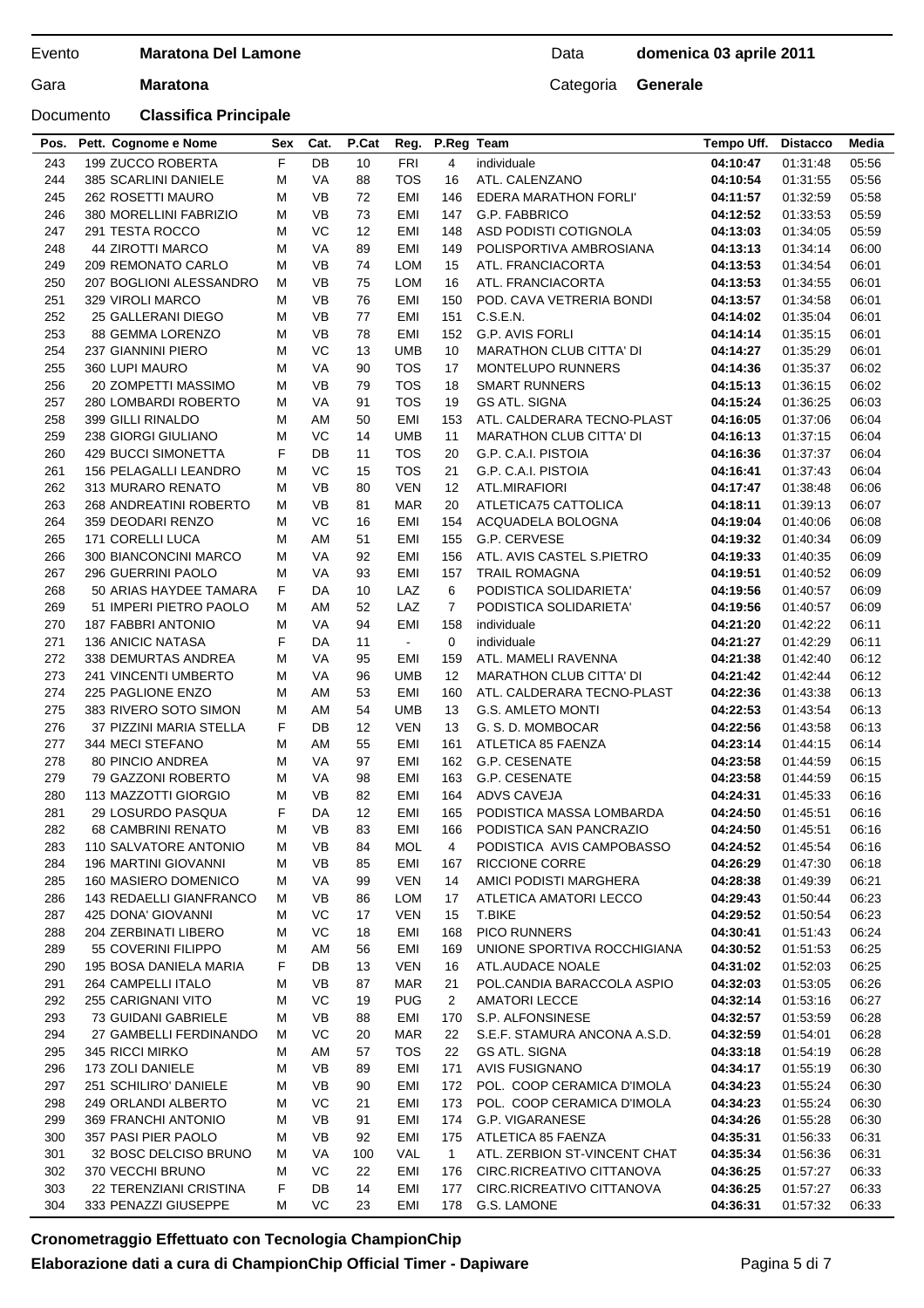Documento **Classifica Principale**

## Data **domenica 03 aprile 2011**

| Pos.       | Pett. Cognome e Nome                           | <b>Sex</b> | Cat.            | P.Cat      | Reg.       | P.Reg Team |                                    | Tempo Uff.           | <b>Distacco</b>      | Media          |
|------------|------------------------------------------------|------------|-----------------|------------|------------|------------|------------------------------------|----------------------|----------------------|----------------|
| 305        | 42 CORAS RICCARDO                              | м          | AM              | 58         | <b>VEN</b> | 17         | individuale                        | 04:37:32             | 01:58:34             | 06:34          |
| 306        | 263 VARANI EMANUELA                            | F          | DB              | 15         | EMI        | 179        | EDERA MARATHON FORLI'              | 04:37:38             | 01:58:40             | 06:34          |
| 307        | 226 BEVILACQUA ANDREA                          | М          | VA              | 101        | EMI        | 180        | ATL. CALDERARA TECNO-PLAST         | 04:38:01             | 01:59:02             | 06:35          |
| 308        | 321 FOLLI CLAUDIO                              | М          | <b>VA</b>       | 102        | EMI        | 181        | G.S. LAMONE                        | 04:38:11             | 01:59:13             | 06:35          |
| 309        | 62 AMORIELLO SALVATORE                         | м          | <b>VB</b>       | 93         | EMI        | 182        | G.P. CESENATE                      | 04:38:23             | 01:59:25             | 06:35          |
| 310        | 135 BRLYAK ZELYKO                              | м          | VA              | 103        | $\sim$     | 0          | individuale                        | 04:38:32             | 01:59:34             | 06:36          |
| 311        | 319 ULIANA SIRO                                | М          | <b>VB</b>       | 94         | VEN        | 18         | ATLETICA VITTORIO VENETO           | 04:38:38             | 01:59:39             | 06:36          |
| 312        | 224 FRATTI ANDREA                              | М          | VA              | 104        | EMI        | 183        | G.P. AVIS FORLI                    | 04:40:27             | 02:01:29             | 06:38          |
| 313        | <b>82 POLI DANIELE</b>                         | М          | VA              | 105        | EMI        | 184        | POD. VOLTANA                       | 04:40:53             | 02:01:54             | 06:39          |
| 314        | <b>84 CARLETTI CLAUDIA</b>                     | F          | DB              | 16         | TOS        | 23         | A.S.D. ATL. MARCIATORI MUGELLO     | 04:40:56             | 02:01:57             | 06:39          |
| 315        | 289 ZACCARIA LIA                               | F          | DB              | 17         | EMI        | 185        | ADVS CAVEJA                        | 04:41:45             | 02:02:46             | 06:40          |
| 316        | 97 TRAVAINI ELISA                              | F          | DA              | 13         | LOM        | 18         | PODISTICA ARONA                    | 04:41:55             | 02:02:56             | 06:40          |
| 317        | 98 PRETI PAOLO                                 | М          | AM              | 59         | <b>LOM</b> | 19         | PODISTICA ARONA                    | 04:41:55             | 02:02:57             | 06:40          |
| 318        | 121 PONZIO GUIDO                               | М          | VB              | 95         | <b>MOL</b> | 5          | ATLETICA MOLISE AMATORI            | 04:41:58             | 02:02:59             | 06:40          |
| 319        | 397 MAZZOTTI ROBERTO                           | м          | VC              | 24         | EMI        | 186        | OLIMPIA AMATORI RIMINI             | 04:42:36             | 02:03:38             | 06:41          |
| 320        | 64 QUADRELLI MAURIZIO                          | м          | <b>VA</b>       | 106        | EMI        | 187        | ATL. MAMELI RAVENNA                | 04:42:37             | 02:03:38             | 06:41          |
| 321        | 194 MICHIELETTO MARIO                          | M          | <b>VB</b>       | 96         | <b>VEN</b> | 19         | ATL.AUDACE NOALE                   | 04:42:50             | 02:03:51             | 06:42          |
| 322        | 318 DU BIEN SEN                                | М          | <b>VB</b>       | 97         | EMI        | 188        | POD. CAVRIAGO                      | 04:43:13             | 02:04:14             | 06:42          |
| 323        | 90 BRUNI ISABEL                                | F          | DA              | 14         | EMI        | 189        | ATLETICA 85 FAENZA                 | 04:44:24             | 02:05:25             | 06:44          |
| 324        | 107 VAIANA MARIO                               | M          | <b>VB</b>       | 98         | <b>TOS</b> | 24         | LE PANCHE CASTELQUARTO             | 04:44:56             | 02:05:57             | 06:45          |
| 325        | 77 VILLA MAURIZIO                              | м          | VA              | 107        | EMI        | 190        | POD. SAN PANCRAZIO                 | 04:46:13             | 02:07:15             | 06:46          |
| 326        | 284 ROTONDI DANIELE                            | М          | <b>VB</b>       | 99         | EMI        | 191        | G.S. LAMONE                        | 04:47:14             | 02:08:15             | 06:48          |
| 327        | 285 TANI MARZIA                                | F          | DB              | 18         | EMI        | 192        | G.S. LAMONE                        | 04:47:14             | 02:08:15             | 06:48          |
| 328        | 167 GRANDI STEFANO                             | М          | AM              | 60         | EMI        | 193        | POD. VOLTANA                       | 04:47:55             | 02:08:56             | 06:49          |
| 329        | 95 FERRI MARIO                                 | м          | VC              | 25         | TOS        | 25         | ATL.CASALGUIDI M.C.L.ARISTON       | 04:48:21             | 02:09:23             | 06:50          |
| 330        | 431 DELL'AIA SALVATORE                         | М          | VC              | 26         | <b>TOS</b> | 26         | individuale                        | 04:48:21             | 02:09:23             | 06:50          |
| 331<br>332 | 108 MARGHERI DANIELE                           | м<br>м     | VB<br><b>VB</b> | 100<br>101 | <b>TOS</b> | 27<br>194  | LE PANCHE CASTELQUARTO             | 04:50:03             | 02:11:05             | 06:52          |
| 333        | 422 MISTRONI FRANCESCO<br>103 GUIDI ELISABETTA | F          | DB              | 19         | EMI<br>EMI |            | POL. PORTA SARAGOZZA               | 04:51:51             | 02:12:52             | 06:54          |
| 334        | 87 RENZI GILBERTO                              | М          | VC              | 27         | EMI        | 195        | G.P. AVIS FORLI<br>G.P. AVIS FORLI | 04:52:16<br>04:53:03 | 02:13:17             | 06:55<br>06:56 |
| 335        | <b>106 GUALTIERI ROBERTO</b>                   | м          | VB              | 102        | <b>TOS</b> | 196<br>28  | individuale                        | 04:53:08             | 02:14:05<br>02:14:09 | 06:56          |
| 336        | 366 LACCERTOSA GIUSEPPE                        | м          | VA              | 108        | <b>VEN</b> | 20         | <b>VENICEMARATHON CLUB</b>         | 04:54:01             | 02:15:02             | 06:58          |
| 337        | 23 CALLEGARO ALVISE                            | М          | AM              | 61         | <b>VEN</b> | 21         | POL.BIANCAZZURRA PETTINELLI        | 04:54:01             | 02:15:02             | 06:58          |
| 338        | 213 ZAVATTA FABRIZIO                           | М          | AM              | 62         | EMI        | 197        | ATL. TEAM TAVERNA                  | 04:54:01             | 02:15:02             | 06:58          |
| 339        | 416 LEONI IRENE                                | F          | DB              | 20         | EMI        | 198        | G.S. DRAGO                         | 04:56:26             | 02:17:27             | 07:01          |
| 340        | 406 GIOFFRE' ANTONINO                          | м          | VA              | 109        | EMI        | 199        | POLISPORTIVA TORRILE               | 04:57:56             | 02:18:57             | 07:03          |
| 341        | 57 GRAMMATICA ADRIANO                          | М          | VC              | 28         | EMI        | 200        | G.P. CERVESE                       | 05:01:00             | 02:22:02             | 07:08          |
| 342        | <b>158 BORSARI MARCO</b>                       | М          | <b>VA</b>       | 110        | EMI        | 201        | individuale                        | 05:01:19             | 02:22:21             | 07:08          |
| 343        | 405 MANFERDINI LEONARDO                        | м          | VA              | 111        | EMI        | 202        | ATLETICA MELITO                    | 05:01:28             | 02:22:30             | 07:08          |
| 344        | 202 MIGANI WALTER                              | M          | VC              | 29         | EMI        |            | 203 A.R.C.U.S.                     | 05:02:10             | 02:23:11             | 07:09          |
| 345        | 413 PAGLIALONGA DANIELE                        | м          | VB              | 103        | EMI        | 204        | ATL. IMOLA SACMI AVIS              | 05:02:39             | 02:23:40             | 07:10          |
| 346        | 379 TARRONI ROBERTO                            | М          | VB              | 104        | EMI        | 205        | S.P. ALFONSINESE                   | 05:03:56             | 02:24:58             | 07:12          |
| 347        | 115 RONCHI PATRIZIA                            | F          | DB              | 21         | EMI        | 206        | OLIMPIA NUOVA RUNNING POGGIO       | 05:05:21             | 02:26:22             | 07:14          |
| 348        | 180 TOSCHI GIANFRANCO                          | м          | VB              | 105        | TOS        | 29         | A.S.C.D. SILVANO FEDI              | 05:06:13             | 02:27:15             | 07:15          |
| 349        | 407 MALAVASI PAOLO                             | М          | VC              | 30         | EMI        | 207        | G.P. 'ART-TORRAZZO'                | 05:06:24             | 02:27:26             | 07:15          |
| 350        | 102 LOMBARDI TEA                               | F          | DB              | 22         | EMI        | 208        | GOLDEN CLUB RIMINI INTERNAT.       | 05:07:00             | 02:28:01             | 07:16          |
| 351        | 351 LIOCARNI RENATO                            | М          | VB              | 106        | EMI        | 209        | G.P. CESENATE                      | 05:07:00             | 02:28:01             | 07:16          |
| 352        | 67 NONNI GIANNI                                | М          | VB              | 107        | EMI        | 210        | POD. AVIS CASTELBOLOGNESE          | 05:09:07             | 02:30:08             | 07:19          |
| 353        | 355 CONTADINI DANIELE                          | м          | VA              | 112        | EMI        | 211        | G.S. LAMONE                        | 05:10:30             | 02:31:31             | 07:21          |
| 354        | 91 FUNGHI ENZO                                 | М          | VC              | 31         | <b>TOS</b> | 30         | ATLETICA PERIGNANO                 | 05:14:25             | 02:35:27             | 07:27          |
| 355        | 328 BUSSA VITO                                 | м          | VA              | 113        | <b>LOM</b> | 20         | <b>G.P. MARCIATORI COGLIATE</b>    | 05:14:26             | 02:35:27             | 07:27          |
| 356        | 327 INTROCASO ISABELLA                         | F          | DA              | 15         | LOM        | 21         | AMICI DELLO SPORT BRIOSCO-MI       | 05:14:26             | 02:35:27             | 07:27          |
| 357        | 197 ZECCA LUIGI                                | М          | VC              | 32         | EMI        | 212        | POLISPORTIVA AMBROSIANA            | 05:15:44             | 02:36:45             | 07:28          |
| 358        | 287 SABBIONI CLAUDIO                           | м          | VB              | 108        | EMI        | 213        | COOP.CERAMICA IMOLA                | 05:20:29             | 02:41:30             | 07:35          |
| 359        | 109 GALASSI GIORGIO                            | м          | VC              | 33         | EMI        | 214        | OLIMPIA NUOVA RUNNING POGGIO       | 05:20:52             | 02:41:53             | 07:36          |
| 360        | 38 ZANETTI LUCA                                | М          | ΑM              | 63         | EMI        | 215        | SPIRITO TRAIL ASD                  | 05:22:26             | 02:43:28             | 07:38          |
| 361        | 314 CADORIN EDI                                | F          | DB              | 23         | VEN        | 22         | ATL.MIRAFIORI                      | 05:22:49             | 02:43:50             | 07:39          |
| 362        | <b>144 CROTTA MAURO</b>                        | М          | VB              | 109        | LOM        | 22         | ATLETICA AMATORI LECCO             | 05:23:59             | 02:45:01             | 07:40          |
| 363        | 339 MOCELLIN MARINA                            | F          | DB              | 24         | EMI        | 216        | G.S. GABBI                         | 05:24:52             | 02:45:54             | 07:41          |
| 364        | 49 FURIATO PAOLO                               | М          | VC              | 34         | VEN        | 23         | POL.BIANCAZZURRA PETTINELLI        | 05:25:30             | 02:46:32             | 07:42          |
| 365        | 147 PAROLO MIRKO                               | М          | AM              | 64         | <b>LOM</b> | 23         | G.S. MONTEGARGNANO                 | 05:31:16             | 02:52:18             | 07:51          |
| 366        | 155 CARETTI                                    | М          | VB              | 110        | <b>TOS</b> | 31         | individuale                        | 05:35:50             | 02:56:52             | 07:57          |